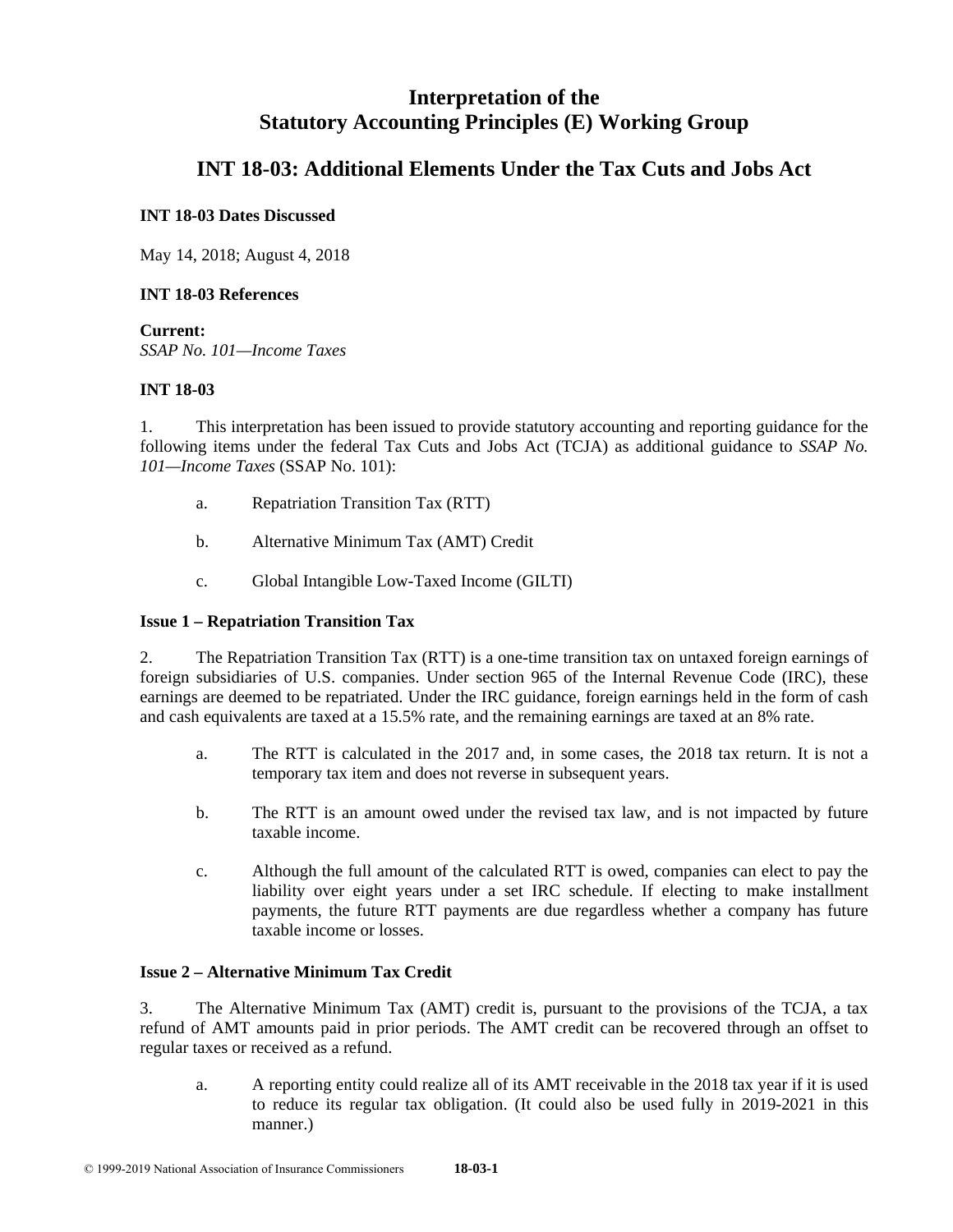- b. If the AMT credit carryforward is not used to reduce regular taxes, it can be recovered as a refund (50%) to the extent not so used in tax years 2018 through 2020, with a 100% refund in 2021 to the extent not used to reduce 2021 regular tax liability.
- c. If the AMT credit will be received as a refund (and not as an offset to tax liability), it may be subject to U.S. federal administrative sequestration requirements, which could reduce the amount paid by the federal government. (In 2017, the sequestration percentage was 6.6%, but this percentage varies yearly.)
- d. U.S. GAAP guidance permits reporting the AMT credit as a current-year recoverable or as a deferred tax asset (DTA).

# **Issue 3 - Global Intangible Low-Taxed Income Tax - Description**

4. The Global Intangible Low-Taxed Income (GILTI) tax is a new tax under the TCJA and is calculated each year on a portion of a controlled foreign corporation's active income.

- a. GILTI is included in 2018 and subsequent year tax returns. An amount owed for GILTI in any tax year is not a temporary tax item and does not reverse in subsequent years. GILTI is a current income tax.
- b. Assessments of changes in the basis differences in foreign entities could result in calculations of deferred tax items related to GILTI. The issue is whether existing basis differences will result in GILTI when they reverse. Although these deferred items may be theoretically correct, such calculations are expected to be very complex and require aggregate assessments that consider all companies within a consolidated tax group.
- c. In January 2018, the *Financial Accounting Standards Board* (FASB) *Staff Q&A Topic 740, No. 5 Accounting for Global Intangible Low Taxed Income* identified that reporting entities may make an election to recognize deferred items under GILTI. (The recognition of the deferred items does not impact current tax recognition for GILTI, but whether basis differences for foreign controlled entities shall result in deferred tax assets or deferred tax liabilities.) The FASB Staff Q&A Topic 740, No. 5 also identified that FASB staff will be monitoring how entities that pay tax on GILTI are accounting for and disclosing these deferred effects over the next few quarters. The FASB staff will provide a subsequent update so the FASB can consider whether accounting and disclosure improvements are needed for U.S. GAAP.

## **INT 18-03 Discussion**

5. The Statutory Accounting Principles (E) Working Group consensuses for accounting and reporting for the noted items are included below.

## **Issue 1 – Repatriation Transition Tax**:

6. The Repatriation Transition Tax (RTT) is a current-year tax item captured in SSAP No. 101, paragraph 3. The amount payable shall be recognized as a current-year expense with a liability recognized as "current federal and foreign income taxes" and not as a deferred tax liability (DTL), regardless if an entity elects to make installment payments of the amount owed or pays the amount in full.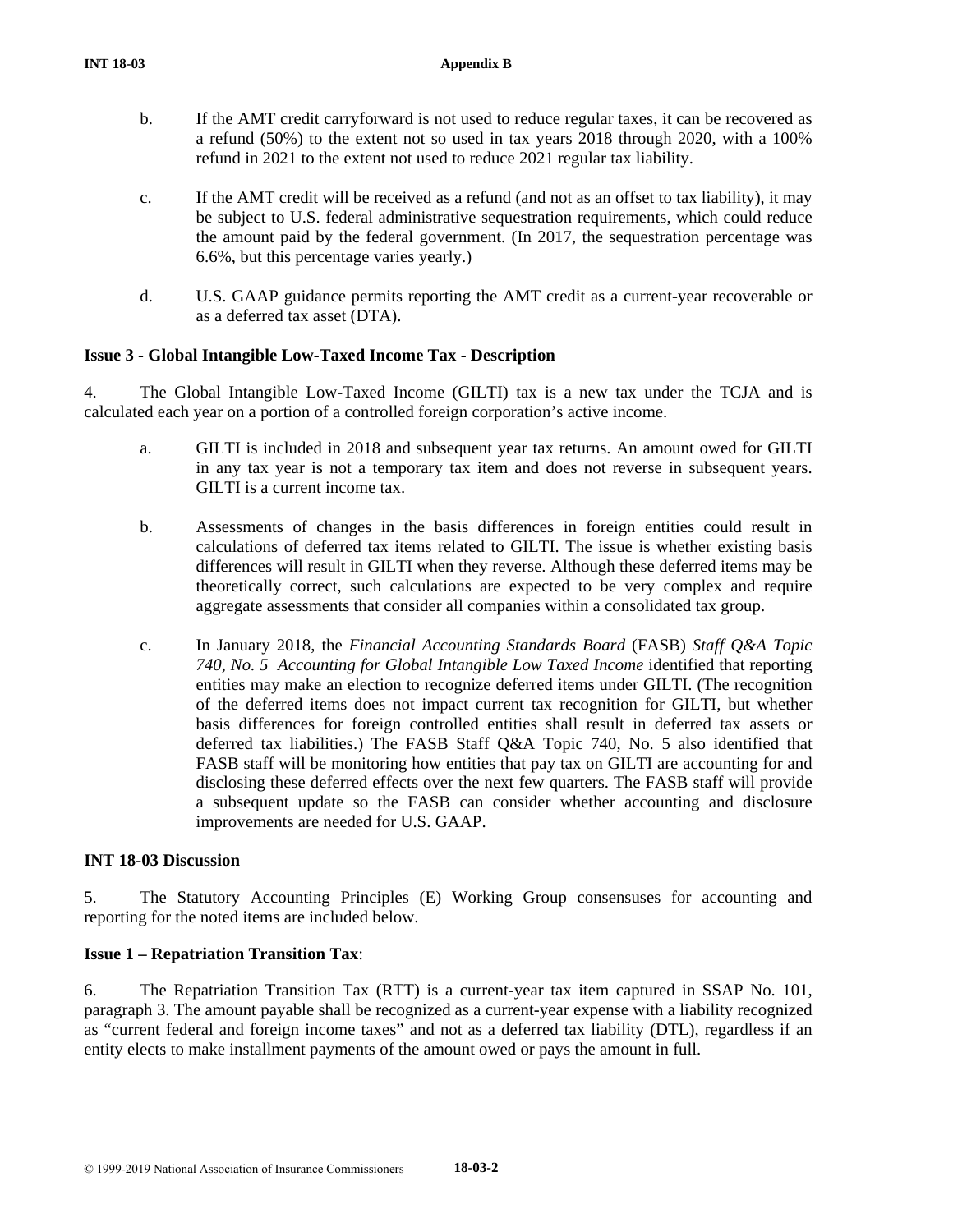#### **Disclosure**

7. Reporting entities that are subject to the RTT shall include the following in a narrative disclosure as part of the income tax disclosures in Note 9:

- a. RTT owed under the TCJA.
- b. Schedule of payments made and expected future payments to satisfy the RTT liability. This disclosure shall explicitly identify whether the insurance entity has remitted full payment of the RTT, or whether the reporting entity is electing to pay the liability under the permitted installments. If the reporting entity fully remitted the RTT, disclosure of the RTT and the remitted payment is only required in the year-end 2018 financial statements. Reporting entities electing to make installment payments shall include the disclosure beginning in the year-end 2018 financial statements and continuing through the year-end statutory financial statements for the year in which the last installment payment was remitted.

#### **Issue 2 – Alternative Minimum Tax Credit**:

8. The Alternative Minimum Tax (AMT) credit qualifies as a current income tax recoverable pursuant to paragraph 9 of SSAP No. 101. Although qualifying as a current-year recoverable, some companies may elect to report the AMT credit as a DTA. Although the AMT refund qualifies as a current income tax recoverable, in order to mirror provisions permitted under U.S. GAAP, reporting entities may elect to report the AMT credit as either a current-year recoverable or as a DTA. If reported as a DTA, it would be subject to the statutory accounting admittance limitations for DTAs. If the AMT credit accounted for as a DTA exceeds statutory admittance provisions, it would be nonadmitted under SSAP No. 101.

#### **Disclosure**

9. Reporting entities with an AMT credit shall include the following narrative disclosure as part of the income tax disclosures in Note 9:

- a. Identification of whether the AMT credit was recognized as a current-year recoverable or DTA.
- b. The balance of the AMT credit carryforward as of the beginning of the year; the amount of the AMT credit recovered during the year; other current-year adjustments to the AMT credit carryforward; the balance of the AMT credit carryforward at the end of the year; the amount, if any, by which the ending balance has been reduced for sequestration; and the amount, if any, by which the reporting entity has elected to nonadmit. (This disclosure intends to capture any nonadmittance of the AMT credit by the reporting entity prior to application of the DTA admittance limitations reflected in SSAP No. 101.)

(These disclosures shall be made on an accrual basis beginning in the 2018 year-end statutory financial statements and continuing through the year-end statutory reporting period in which the AMT credit is fully utilized/received.)

#### **Issue 3 – Global Intangible Low-Taxed Income Tax:**

10. Under statutory accounting, reporting entities shall not recognize deferred GILTI tax for basis differences in foreign entities. GILTI tax from the current-year tax return is treated as a current-year tax item captured in SSAP No. 101, paragraph 3. The amount payable shall be recognized as a current-year expense with a liability recognized as a current federal and foreign income tax.